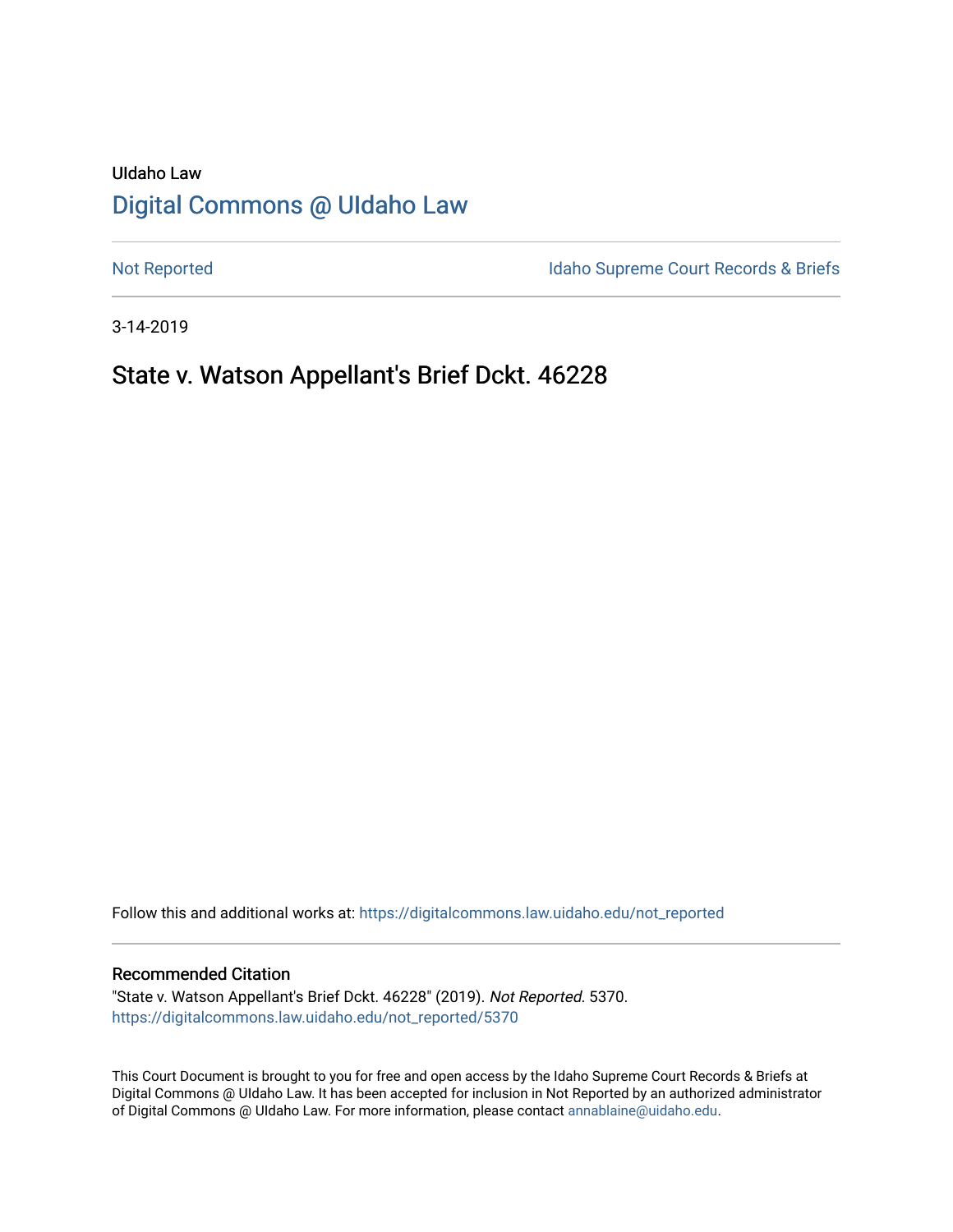Electronically Filed 3/14/2019 9:42 AM Idaho Supreme Court Karel Lehrman, Clerk of the Court By: Brad Thies, Deputy Clerk

### **IN THE SUPREME COURT OF THE STATE OF IDAHO**

**STATE OF IDAHO, ) Plaintiff-Respondent, )**

**v. )**

**ERIN COLLEEN WATSON, ) APPELLANT'S BRIEF**

**Defendant-Appellant. ) \_\_\_\_\_\_\_\_\_\_\_\_\_\_\_\_\_\_\_\_\_\_\_\_\_\_\_\_\_\_)**

**) NO. 46228-2018**

**) ADA COUNTY NO. CR01-17-30719**

### **BRIEF OF APPELLANT** \_\_\_\_\_\_\_\_\_\_\_\_\_\_\_\_\_\_\_\_\_\_\_\_

\_\_\_\_\_\_\_\_\_\_\_\_\_\_\_\_\_\_\_\_\_\_\_\_

**)**

**)**

### **APPEAL FROM THE DISTRICT COURT OF THE FOURTH JUDICIAL DISTRICT OF THE STATE OF IDAHO, IN AND FOR THE COUNTY OF ADA**

\_\_\_\_\_\_\_\_\_\_\_\_\_\_\_\_\_\_\_\_\_\_\_\_

**HONORABLE MICHAEL REARDON District Judge**

\_\_\_\_\_\_\_\_\_\_\_\_\_\_\_\_\_\_\_\_\_\_\_\_

**ERIC D. FREDERICKSEN KENNETH K. JORGENSEN State Appellate Public Defender Deputy Attorney General I.S.B. #6555 Criminal Law Division**

**MAYA P. WALDRON Boise, Idaho 83720-0010 Deputy State Appellate Public Defender (208) 334-4534 I.S.B. #9582 322 E. Front Street, Suite 570 Boise, Idaho 83702 Phone: (208) 334-2712 Fax: (208) 334-2985 E-mail: documents@sapd.state.id.us**

**ATTORNEYS FOR ATTORNEY FOR DEFENDANT-APPELLANT PLAINTIFF-RESPONDENT**

**P.O. Box 83720**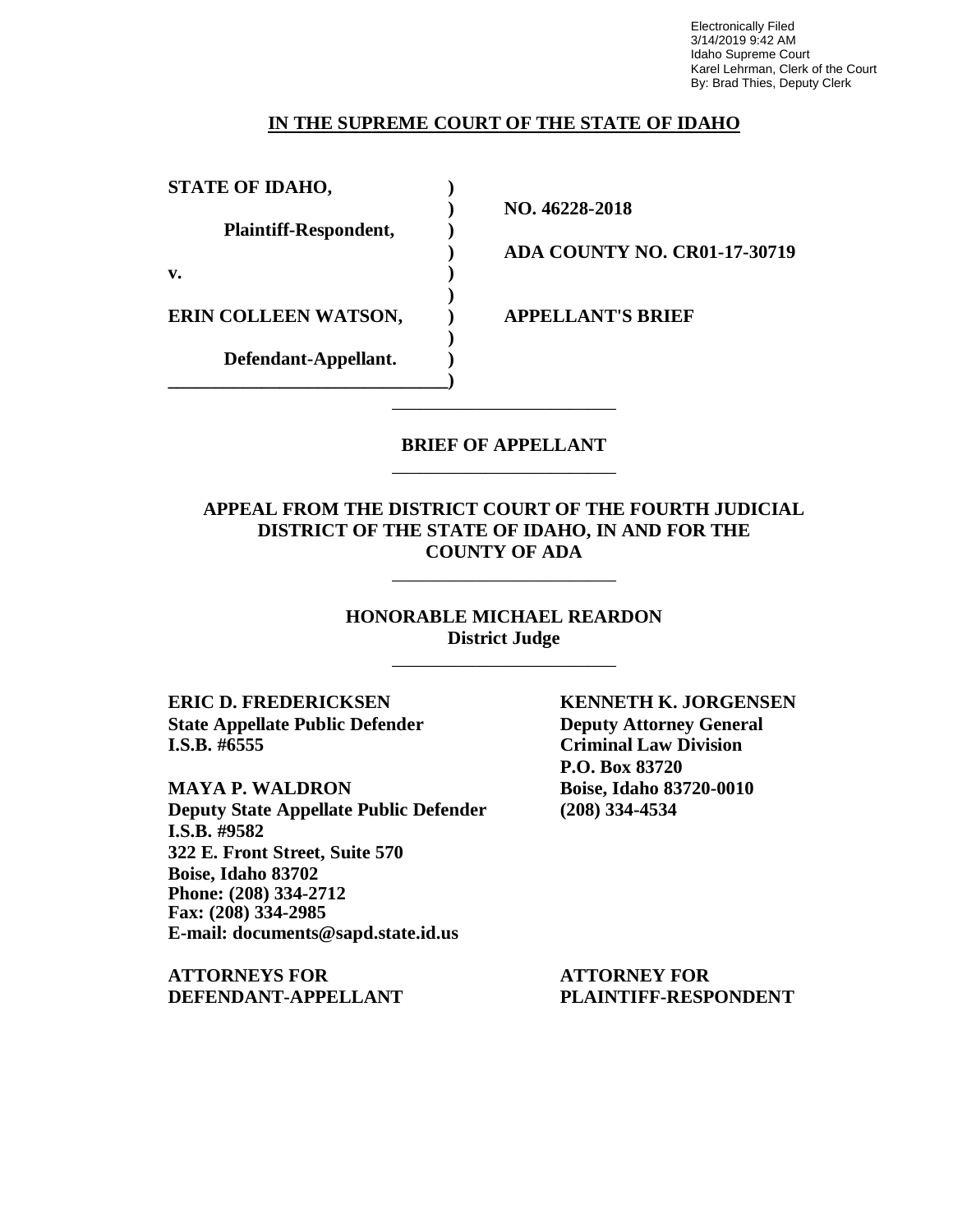## **TABLE OF CONTENTS**

### **PAGE**

| <b>Statement of Facts and</b>                                        |
|----------------------------------------------------------------------|
|                                                                      |
|                                                                      |
| The District Court Erred By Denying Ms. Watson's Motion To Suppress7 |
|                                                                      |
|                                                                      |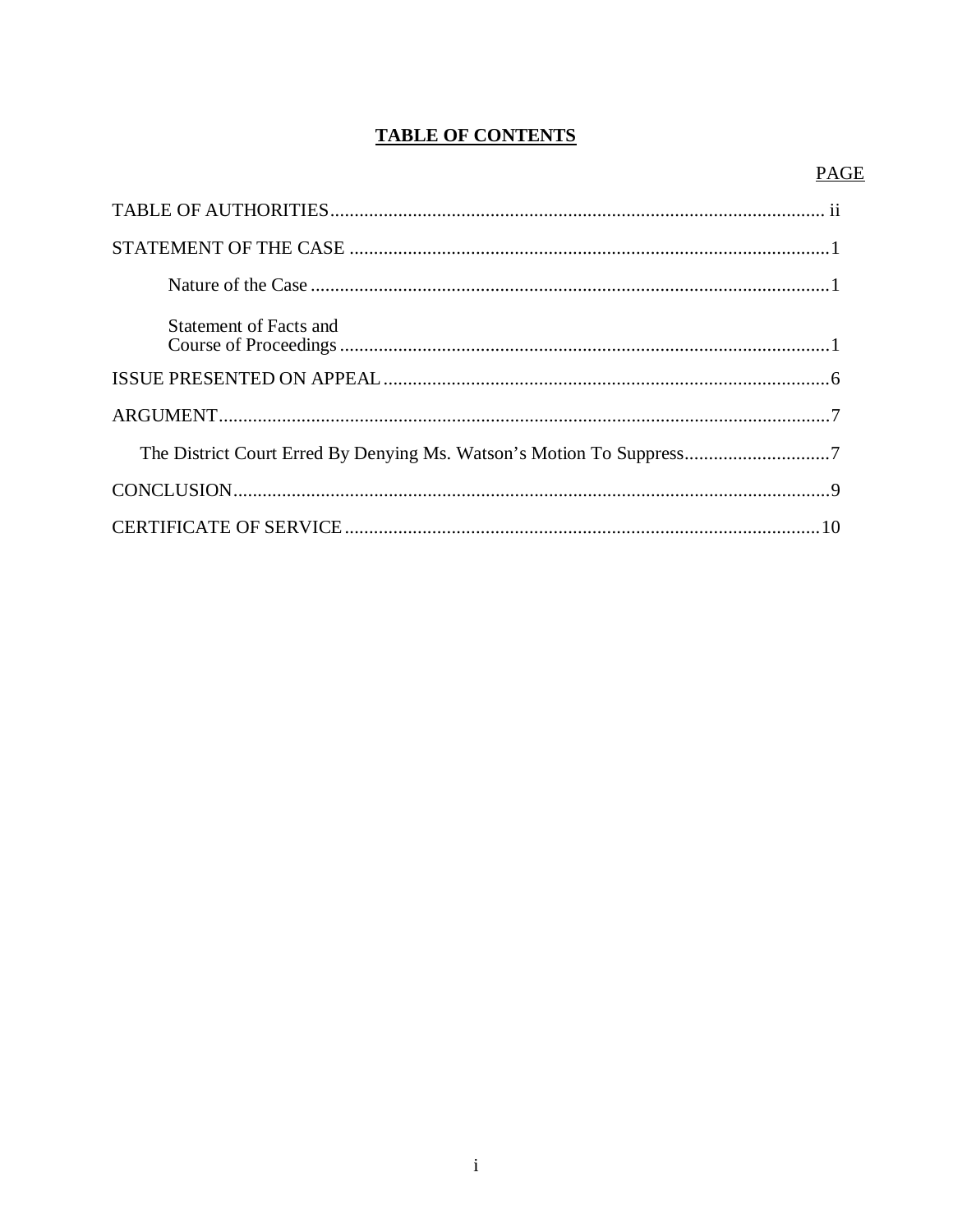## **TABLE OF AUTHORITIES**

### Cases

## **Constitutional Provisions**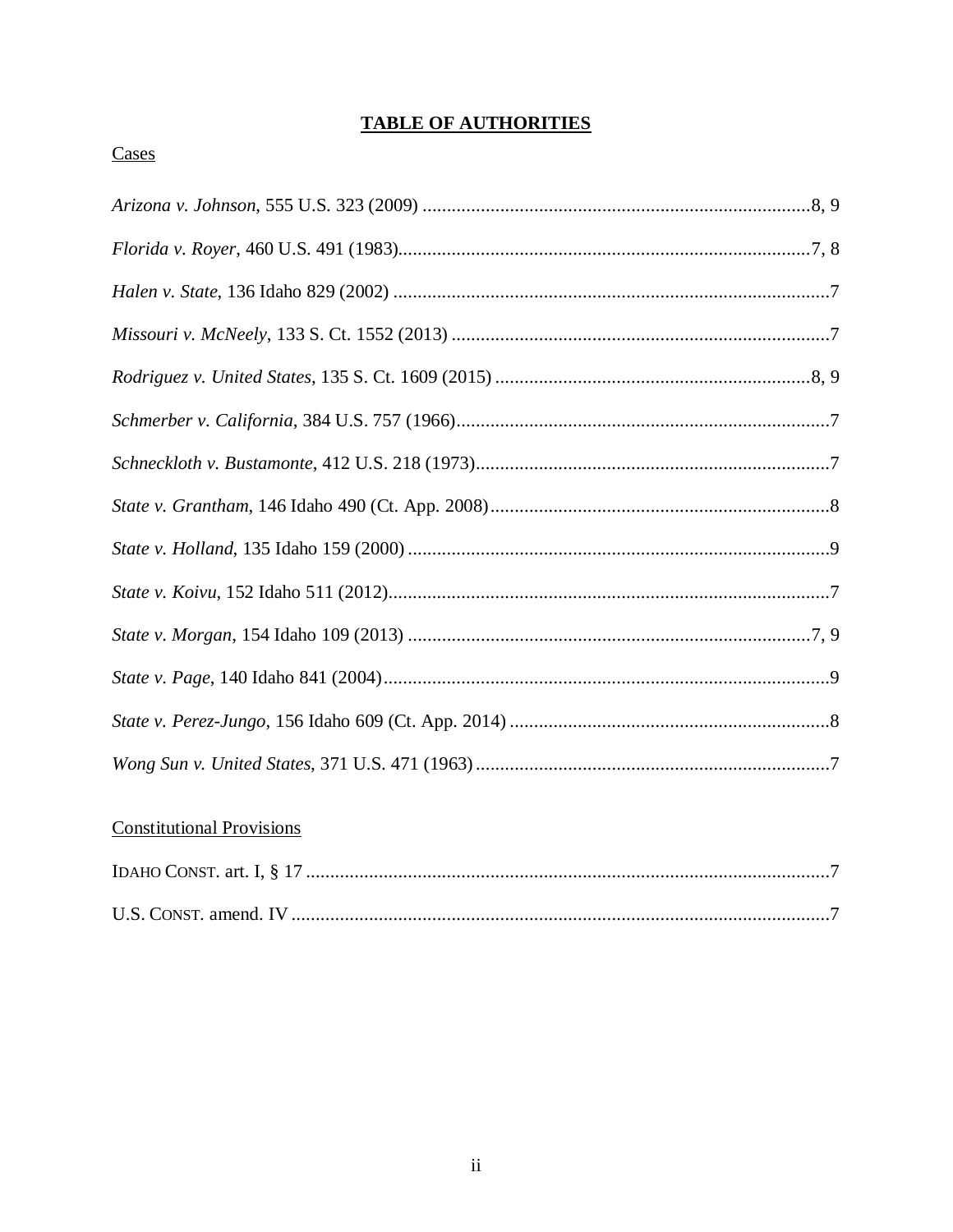#### STATEMENT OF THE CASE

### Nature of the Case

Erin Coleen Watson appeals from her judgment of conviction for possession of methamphetamine and drug paraphernalia. Mindful that Officer Morlock did not extend the duration of the stop when he asked Ms. Watson about whether she had any warrants, whether she had anything illegal in the car, and whether he could search, Ms. Watson argues that the district court erred by denying her motion to suppress.

#### Statement of Facts and Course of Proceedings

The State charged Ms. Watson with possession of methamphetamine and paraphernalia after officers found what they believed to be methamphetamine and a pipe while searching her car during a traffic stop. (R., pp.9–10, 24–25.) The State also alleged Ms. Watson was a persistent violator. (R., pp.44–45.)

Ms. Watson moved to suppress all of the evidence against her, arguing that Officer Morlock unlawfully prolonged the stop in two ways: "First, Officer Morlock impermissibly extended the duration of a routine traffic stop by investigating narcotics activity absent any reasonable suspicion. Second, Officer Morlock impermissibly extended the duration of the traffic stop by not diligently completing his citation and releasing Ms. Watson." (R., pp.55–59.)

At a hearing on the motion, the State called Officer Morlock and introduced two videos taken by his body camera. (*See* State's Ex. [1](#page-4-0)<sup>1</sup>.) Officer Morlock testified that he pulled Ms. Watson over after she came to a very fast stop at two stop signs, rolling through the second

<span id="page-4-0"></span><sup>&</sup>lt;sup>1</sup> State's Exhibit 1 contains two separate files. Ms. Watson refers to the video of the beginning of the stop as State's Exhibit 1A.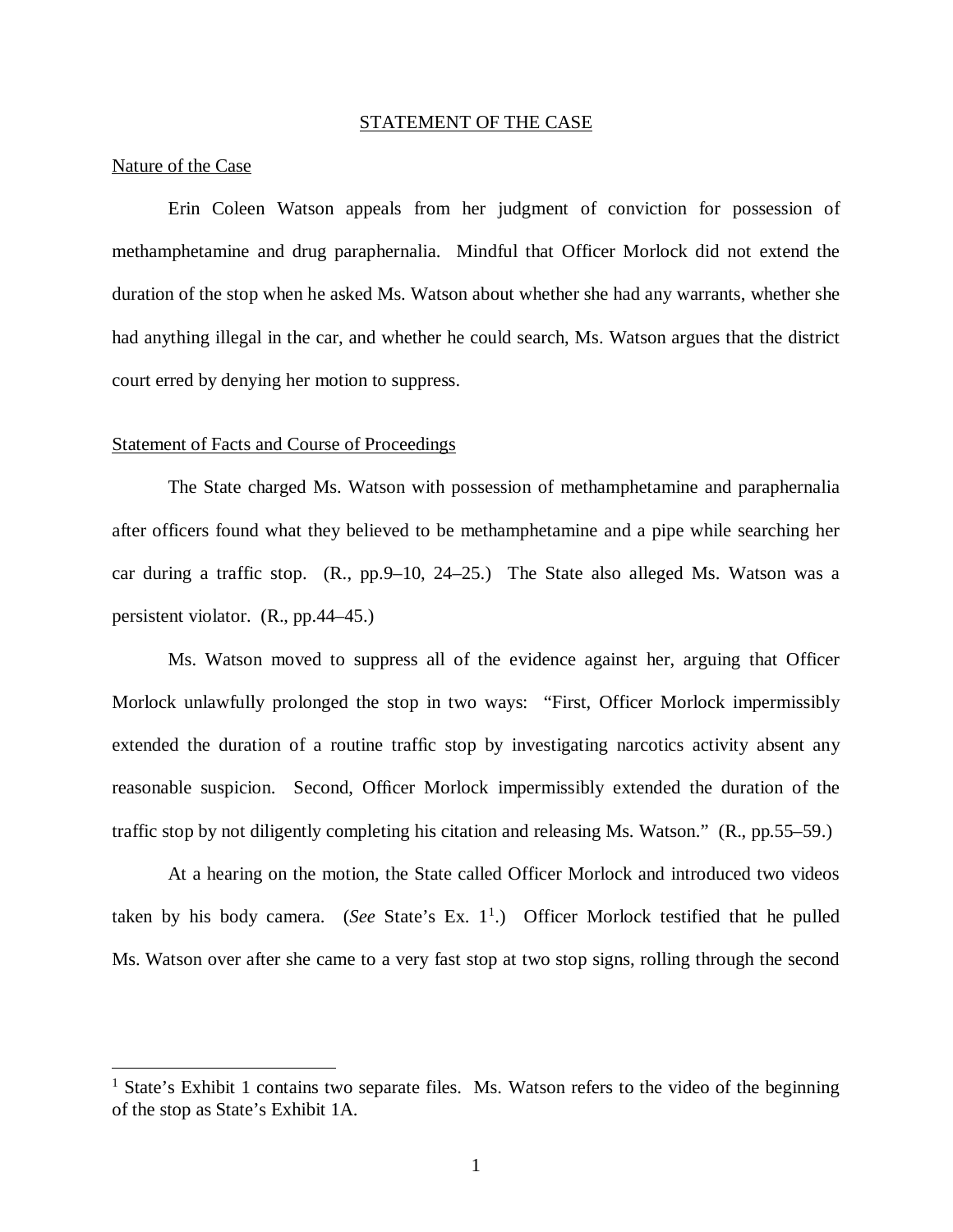stop sign. (Tr.,<sup>[2](#page-5-0)</sup> p.9, L.15–p.10, L.4.) After Officer Morlock activated his lights, Ms. Watson took a very long time to pull over. (Tr., p.10, Ls.12–13.) During that time, he ran her license plate, which came up expired, and saw her doing something in the center console of her car. (Tr., p.10, L.13–p.11, L.18.)

When Officer Morlock went to speak with Ms. Watson, she said she did not have a license. (Tr., p.12, Ls.10–12.) He then told her his reasons for pulling her over, and asked why she was driving erratically. (State's Ex. 1A at 3:30–4:45.) He next asked whether she had any "crazy warrants," whether there was anything illegal in the car, and whether she was opposed to them "checking." (State's Ex. 1A at 4:45–5:05.) In response to Officer Morlock's questions, Ms. Watson said she had a "DWP," she shook her head "no" to having anything illegal in the car, and when he asked whether she was opposed to them checking, she said that she "can't say no." (State's Ex. 1A at 4:55–5:10.) Officer Morlock then asked about whether she had a "Fourth Waiver" and who was her "PO"; she said she did, and appears to have given her probation officer's name. (State's Ex. 1A at 5:05–5:20.) He then asked if she had anything illegal on her and pulled her out of the car. (State's Ex. 1A at 5:15–5:45.)

At the hearing on the motion to suppress, Officer Morlock acknowledged that by the time he started asking Ms. Watson about her parole status and whether he could search her car, he had deviated from the original purpose of the stop and had begun some sort of controlled substance investigation. (Tr., p.20, L.9–p.21, L.1.) He testified that he suspected she was under the influence of methamphetamine because, among other things, he saw her toes "curl up . . . almost uncontrollably" and she was "very fidgety with her fingers." (Tr., p.15, Ls.2–25.) He also

<span id="page-5-0"></span><sup>&</sup>lt;sup>2</sup> Citations to "Tr." refer to the transcript containing the February 20, 2018 motion to suppress hearing.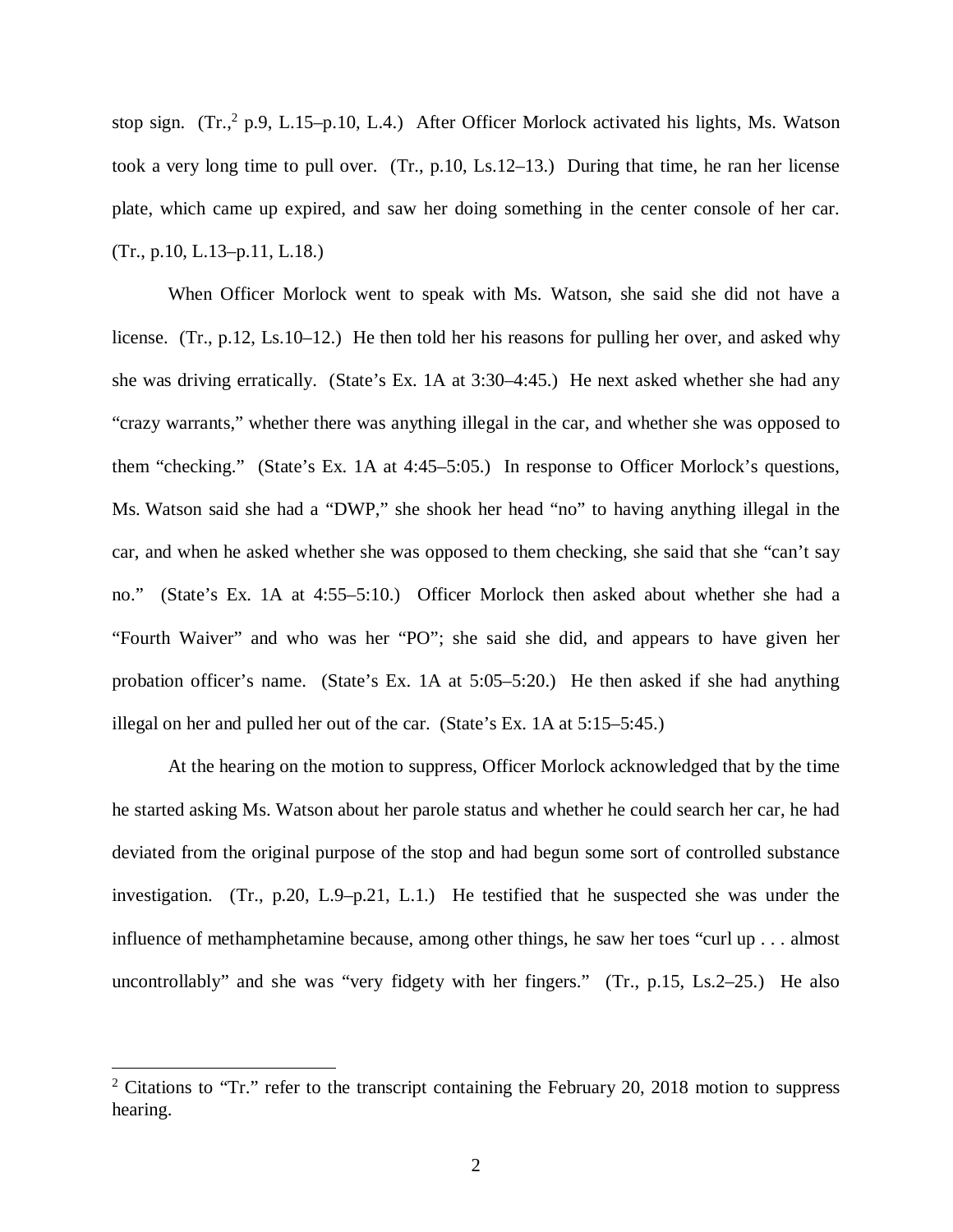acknowledged that, although Ms. Watson was on parole and said that she had signed a Fourth Amendment waiver, he did not know whether that waiver included all law enforcement officers or just probation and parole officers. (Tr., p.22, L.25–p.23, L.24.)

Because Officer Morlock's earlier observations made him believe Ms. Watson was under the influence of a controlled substance, and because dispatch said that Ms. Watson's license was suspended, Officer Morlock took Ms. Watson out of her van and he placed her in handcuffs. (Tr., p.13, L.18–p.14, L.4, p.14, L.16–p.17.) Officer Morlock asked her a handful of questions about why she was on parole, whether she had been using drugs, and whether he could search her pockets. (State's Ex. 1A at 5:20–8:15.) He then said "so you don't mind me checking your car?" and "you don't mind? Ok." (State's Ex. 1A at 8:15–8:30.) Ms. Watson said something unintelligible in response to Officer Morlock's questions. (State's Ex. 1A at 8:15–8:30.)

Officer Morlock then went to sit in his patrol car to fill out the citation and verify whether Ms. Watson's license was suspended or invalid. (Tr., p.14, Ls.4–15, p.16, L.18–p.6, p.24, Ls.12–24, p.27, L.3–p.32, L.23.) He turned his body camera off during that time, and acknowledged that there was no record of when he finished running Ms. Watson's records as a result. (Tr., p.24, Ls.4–11, p.26, L.10–p.27, L.2.)

At some point while Officer Morlock was in his car looking up information and writing Ms. Watson a citation, Officer Green and his drug dog got there and ran a sniff of Ms. Watson's car. (Tr., p.17, L.7–p.18, L.10.) According to Officer Morlock, the dog alerted on Ms. Watson's car when Officer Morlock had finished filling out the citation and was discussing it with her. (Tr., p.18, Ls.11–21; *see* State's Ex. 1b at 4:20–4:30 (Officer Morlock telling Ms. Watson that the dog had alerted).) Officer Morlock testified that he had diligently worked on the citation until the time that the dog alerted, but acknowledged that some of the things he discussed with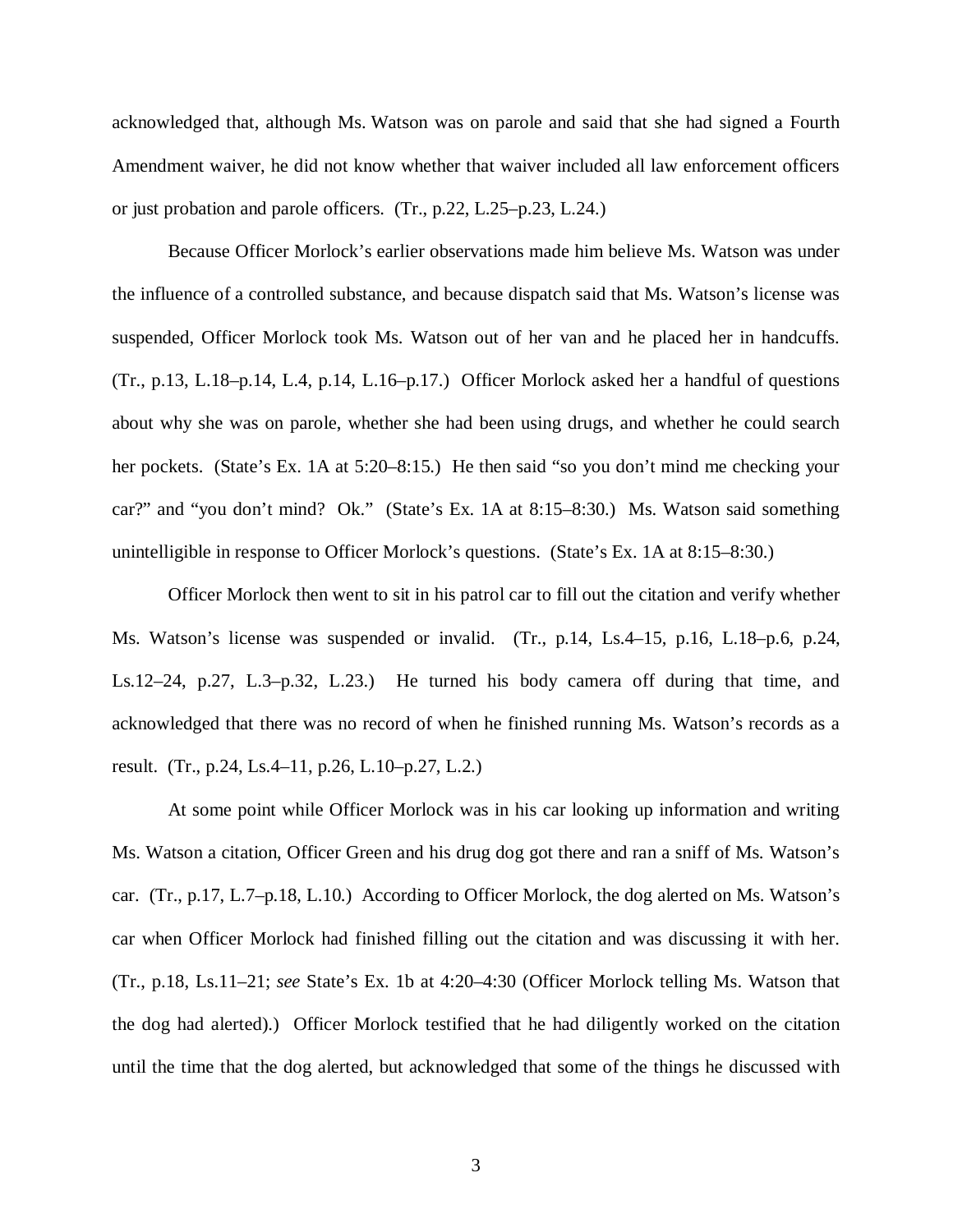Ms. Watson before handing her the citation were not necessary. (Tr., p.18, L22–p.19, L.3, p.39, Ls.15–20, p.44, Ls.4–22.)

The State argued that Officer Morlock might have had reasonable suspicion to conduct a drug investigation not long after pulling Ms. Watson over; that he likely could have arrested her after verifying that she had an invalid license, which would have led to an inventory search and "inevitable discovery" of the methamphetamine; that she said she could not refuse a search of her car and thus consented to the search of her car; and that the dog sniff also justified the search. (Tr., p.45, L.15–p.48, L.3.) Therefore, any prolongation of the stop to investigate drugs was supported by reasonable suspicion and the search was supported by consent and the dog alert. (Tr., p.48, L.16–p.49, L.6.)

Defense counsel argued that the stop quickly turned into a drug investigation which was unsupported by reasonable suspicion, that Ms. Watson saying that she couldn't refuse the search did not amount to consent, that Officer Morlock's testimony was not consistent about when Officer Green and the drug dog got there, and that Officer Morlock had finished writing the citation when the dog alerted. (Tr., p.49, L.10–p.51, L.10.)

The court denied Ms. Watson's motion, explaining:

[A]t about 7:25 or so in the video, Mr. Wingrove is correct that there's a conversation that Officer Morlock has with Ms. Watson asking if he can check her person.

But after he sits her on . . . the curb at 8:25, he then asks her again, you don't mind if I check your car, and she acknowledges that she doesn't mind.

So there are two elements—two instances during this stop that Ms. Watson consents to a search of her car. It's—if we—whether or not the stop is extended—and I'm not saying that it was or it wasn't—I tend to think that it wasn't unreasonably extended because I'm not satisfied given the evidence that was presented that Officer Morlock purposefully malingered in the gathering of the information to fill out the citation.

It appeared to me that at about the same time or moments after that process concluded at curbside after he got out of his car, he was aware the dog had alerted.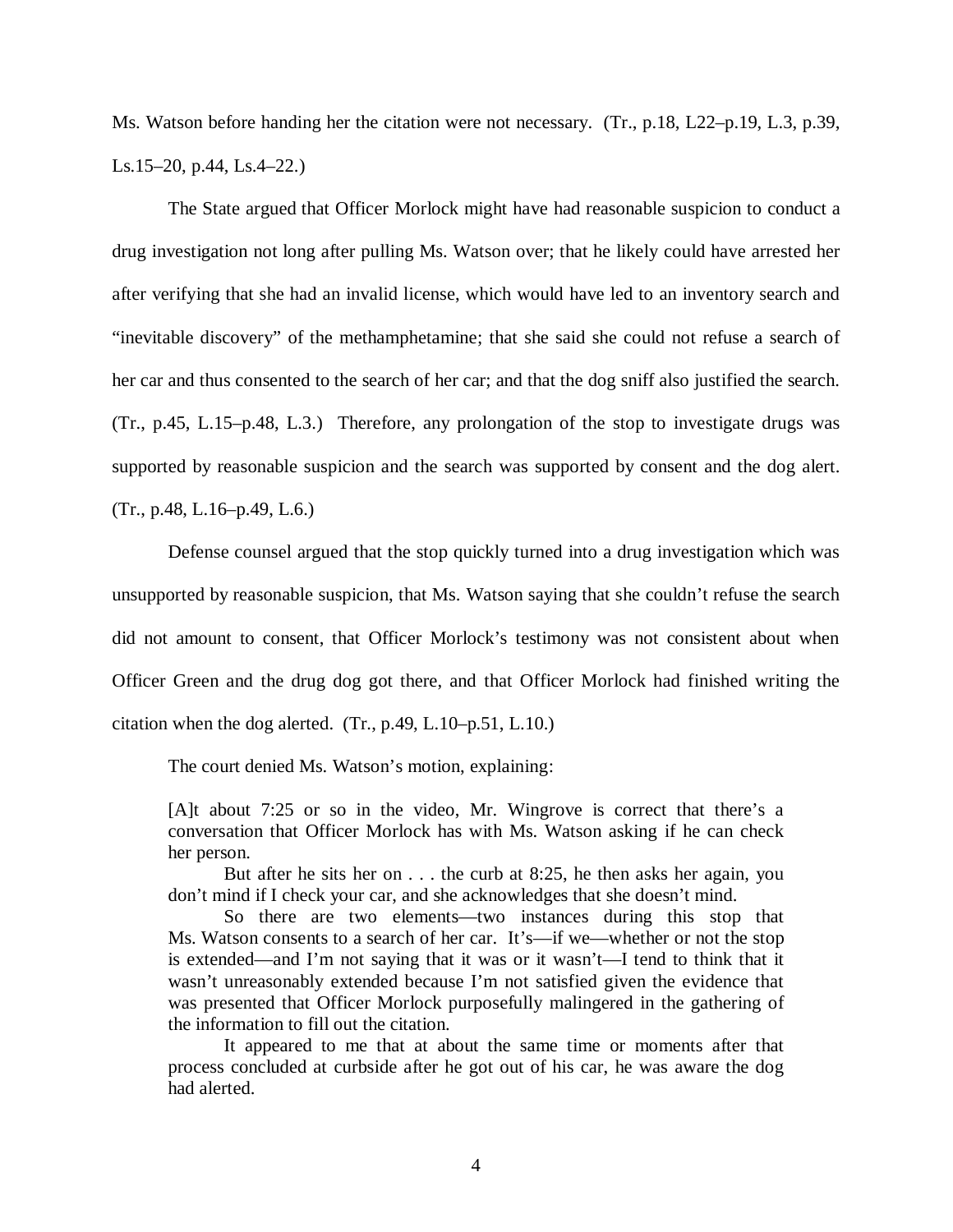*I don't know that Ms. Watson was ever going to be free to go, frankly, from the time she was pulled over because, in addition to his testimony that he observed the indicia of her being under the influence of methamphetamine, it seems to me that you would have also given him reasonable suspicion to engage in a DUI investigation. He didn't do that, but—and why he didn't do that, I can only speculate.* It may have been that he believed there was going to be something found in the search that was going to obviate the need for that.

But, at any rate, regardless of whether it was extended—and I'm not finding that it was—I would have to find that Ms. Watson consented to the search, and, therefore, the search was lawful and I'm going to deny the motion to suppress.

(Tr., p.51, L.24–p.53, L.13 (emphasis added); *see also* R., p.78.)

Ms. Watson later entered a conditional guilty plea to possession of methamphetamine and paraphernalia, reserving her right to challenge the order denying her motion to suppress on appeal. (R., pp.65–77.) In exchange, the State would dismiss the persistent violator enhancement and agreed to recommend probation, with an underlying unified sentence of five years, with two years fixed. (R., pp.67, 73.)

The court sentenced Ms. Watson to a unified term of five years, with two years fixed, and

placed her on probation. (R., pp.82–85.) Ms. Watson timely appealed. (R., pp.90–91.)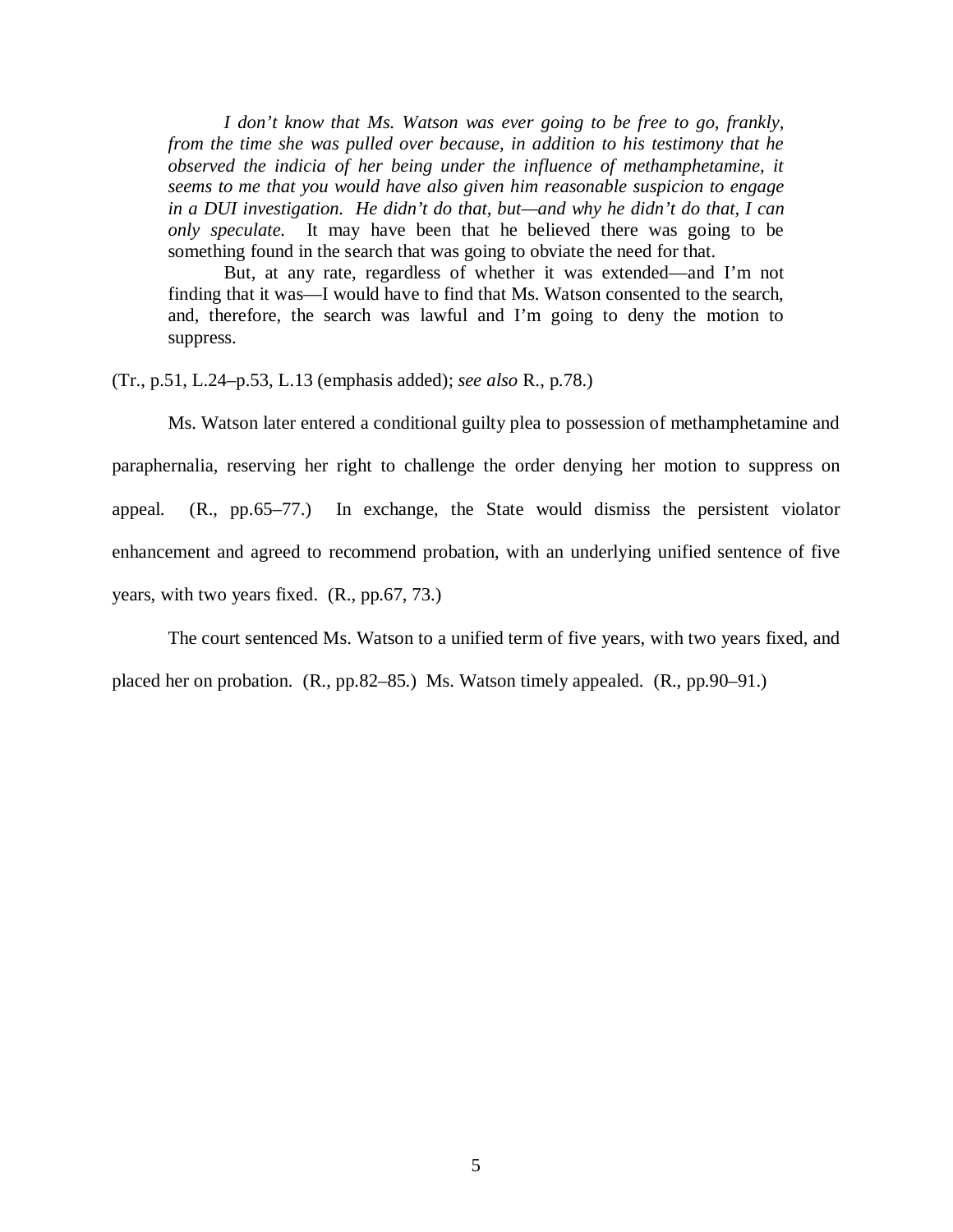# ISSUE

Did the district court err by denying Ms. Watson's motion to suppress?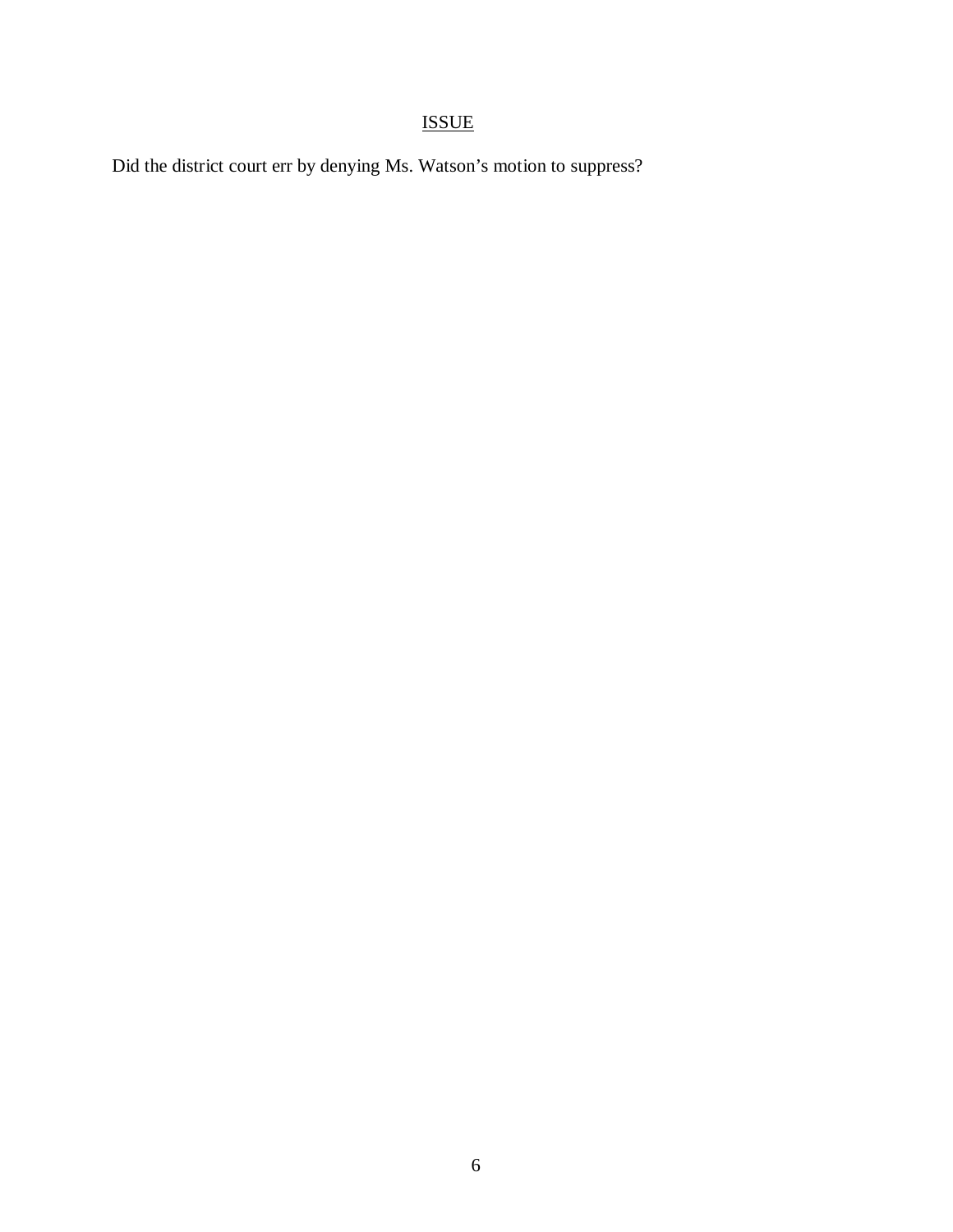#### ARGUMENT

#### The District Court Erred By Denying Ms. Watson's Motion To Suppress

The United States and Idaho Constitutions prohibit unreasonable searches and seizures. U.S. CONST. amend. IV; IDAHO CONST. art. I, § 17. Warrantless searches and seizures are presumptively unreasonable. *Schneckloth v. Bustamonte*, 412 U.S. 218, 219 (1973); *Halen v. State*, 136 Idaho 829, 833 (2002). To overcome that presumption, the State has the burden of proving that the search or seizure falls within a well-recognized exception to the warrant requirement and was reasonable in light of the surrounding circumstances. *Schneckloth*, 412 U.S. at 219; *Schmerber v. California*, 384 U.S. 757, 767 (1966) (overruled on other grounds in *Missouri v. McNeely*, 133 S. Ct. 1552, 1555 (2013)); *Halen*, 136 Idaho at 833. If the government fails to meet this burden, the evidence acquired as a result of the illegal search or seizure, including later-discovered evidence derived from the original illegal search, is inadmissible. *Wong Sun v. United States*, 371 U.S. 471, 485 (1963); *State v. Koivu*, 152 Idaho 511, 518–19 (2012).

To pass muster under the Fourth Amendment, warrantless seizures must generally be based on probable cause. *Florida v. Royer*, 460 U.S. 491, 499–500 (1983). However, limited investigatory detentions are permissible when "justified by an officer's reasonable articulable suspicion that a person has committed, or is about to commit, a crime." *State v. Morgan*, 154 Idaho 109, 112 (2013). "Reasonable suspicion must be based on specific, articulable facts and the rational inferences that can be drawn from those facts. Reasonable suspicion requires more than a mere hunch or inchoate and unparticularized suspicion. The test for reasonable suspicion is based on the totality of the circumstances known to the officer at or before the time of the stop." *Id.* (internal citations and quotations omitted).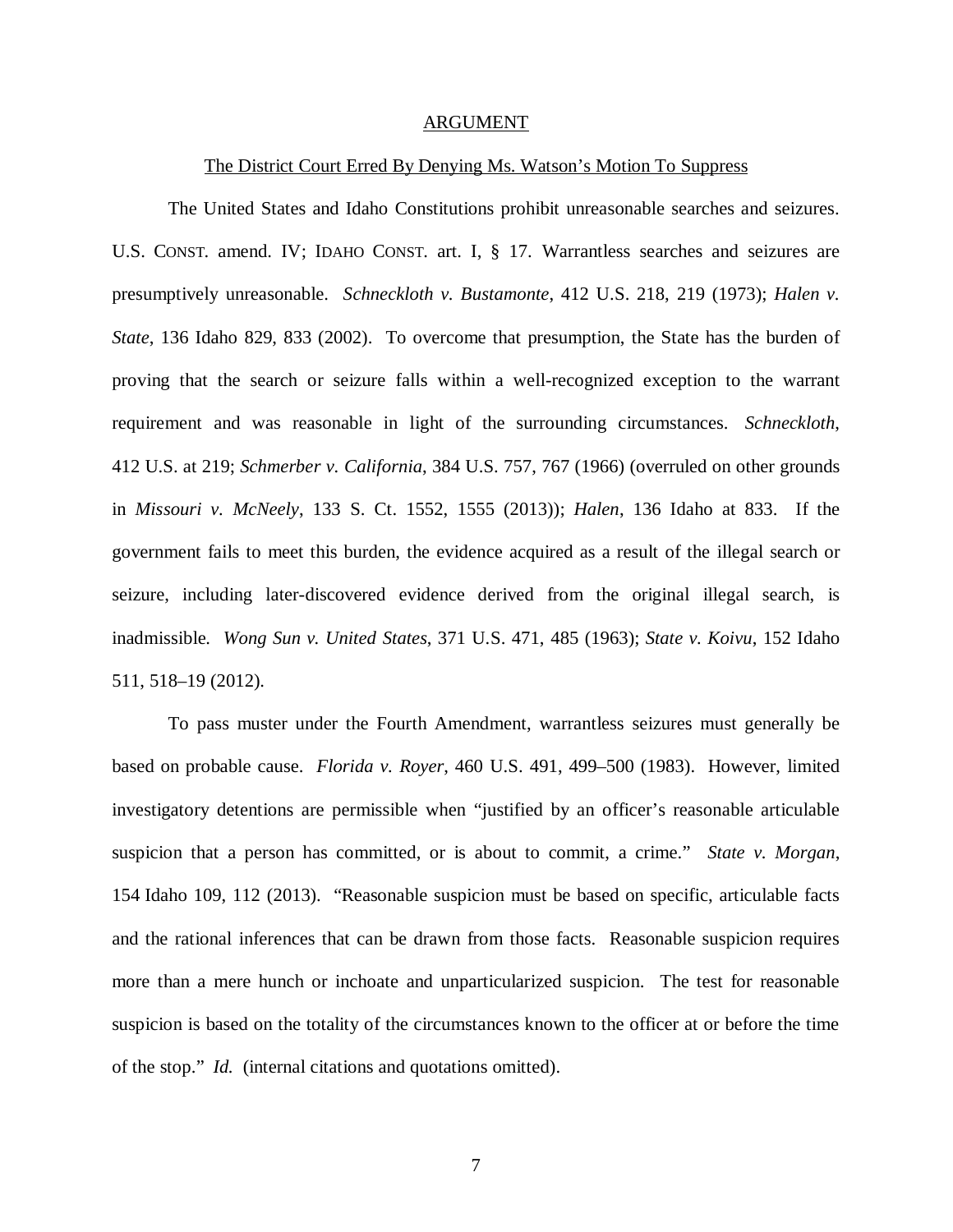If a person is detained, the scope of their detention must be carefully tailored to its underlying justification. *Royer*, 460 U.S. at 500; *see also State v. Grantham*, 146 Idaho 490, 496 (Ct. App. 2008). An investigative detention "must be temporary and last no longer than is necessary to effectuate the purpose of the stop." *Royer*, 460 U.S. at 500; *see also Grantham*, 146 Idaho at 496. "Authority for [a] seizure thus ends when tasks tied to the infraction are—*or reasonably should have been*—completed." *Rodriguez v. United States*, 135 S. Ct. 1609, 1614 (2015) (internal citations omitted) (emphasis added). "[T]he investigative methods employed should be the least intrusive means reasonably available to verify or dispel the officer's suspicion in a short period of time." *Royer*, 460 U.S. at 500.

Officers "may conduct certain unrelated checks during an otherwise lawful stop." *Rodriguez*, 135 S. Ct. at 1615 (internal citations omitted); *see also Grantham*, 146 Idaho at 496. For example, officers can ask a driver questions unrelated to the purpose of the stop, "so long as [those] inquiries do not measurably extend the duration of the stop." *Id.* at 1609 (quoting *Arizona v. Johnson*, 555 U.S. 323, 333 (2009). Officers cannot, however, conduct unrelated checks "in a way that prolongs the stop absent the reasonable suspicion ordinarily demanded to justify detaining an individual." *Id*. at 1615 (internal citations omitted); *see also Grantham*, 146 Idaho at 496. Therefore, officers can only expand "the length and scope of the initial investigatory detention . . . if there exist objective and specific articulable facts that justify reasonable suspicion that the detained person is, has been, or is about to engage in criminal activity." *State v. Perez-Jungo*, 156 Idaho 609, 614–15 (Ct. App. 2014).

The standard of review of a suppression motion is bifurcated. This Court accepts the trial court's findings of fact if they are supported by substantial evidence, but freely reviews the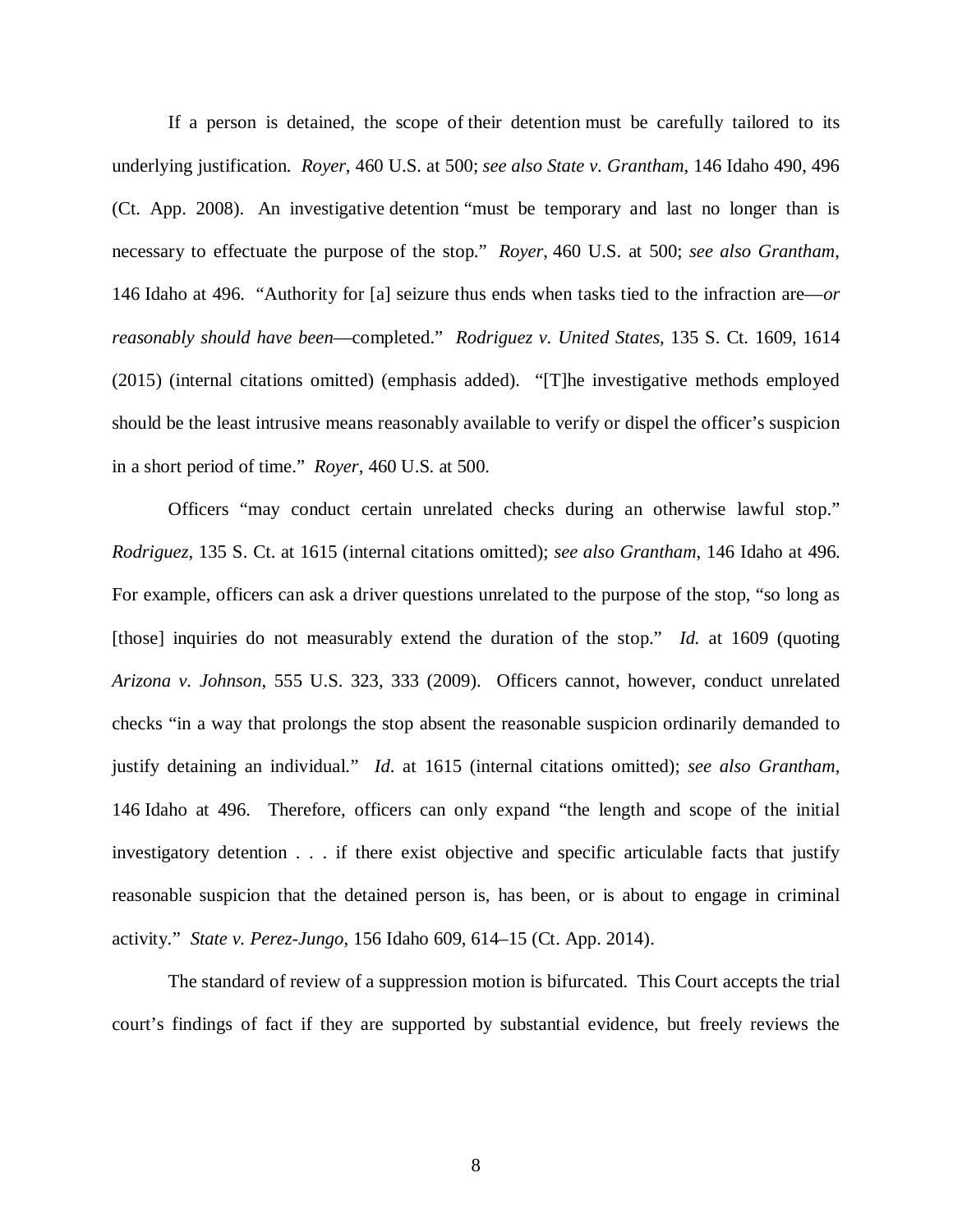application of constitutional principles to the facts. *State v. Page*, 140 Idaho 841, 843 (2004) (citing *State v. Holland*, 135 Idaho 159, 161 (2000)).

Mindful that Officer Morlock did not extend the duration of the stop when he asked Ms. Watson about whether she had any warrants, whether she had anything illegal in the car, and whether he could search, *see Rodriguez*, 135 S. Ct. at 1615; *Joshnson*, 555 U.S. at 333, Ms. Watson argues that the district court erred by denying her motion to suppress. The only facts to arguably support Officer Morlock's drug investigation were that she came to a very fast stop at two stop signs, rolling through second stop sign; took a long time to pull over; reached in the center console; and fidgeted while talking to Officer Morlock. (Tr., p.9, L.15–p.11, L.18, p.15, Ls.2–25.) Ms. Watson contends those facts, and the rational inferences that can be drawn from them, did not amount to reasonable, articulable suspicion that Ms. Watson had committed, or was about to commit, a crime. *See Morgan*, 154 Idaho at 112. The district court therefore erred by denying Ms. Watson's motion to suppress.

#### **CONCLUSION**

Ms. Watson respectfully requests that the Court vacate her judgment of conviction, reverse the order denying her motion to suppress, and remand this case for further proceedings.

DATED this 14<sup>th</sup> day of March, 2019.

/s/ Maya P. Waldron MAYA P. WALDRON Deputy State Appellate Public Defender